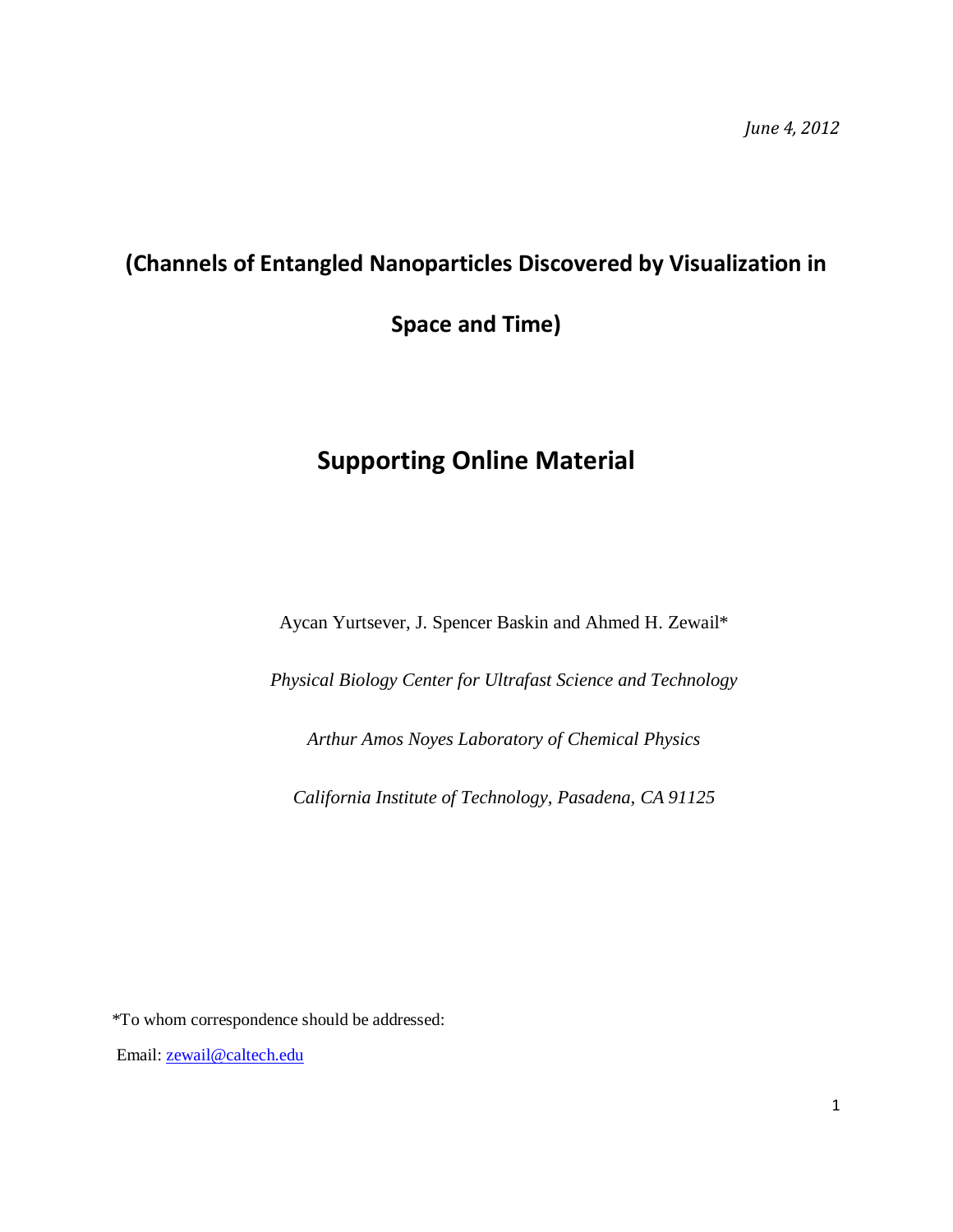#### **EXPERIMENTAL METHODS**

Experiments were carried out in Caltech's second-generation ultrafast electron microscope (UEM-2). A high power femtosecond laser system is integrated with a modified transmission electron microscope (TEM) which operates at 200 kV and is equipped with a postcolumn spectrometer. In a UEM, photo-electron packets are used for imaging, in contrast to a continuous beam of electrons produced either thermally or by field-emission in a conventional TEM. A femtosecond optical pulse (250 fs), with an average photon energy of 4.8 eV (wavelength of 260 nm), extracts electrons from the cathode via the photoelectric effect. This ultrashort electron pulse is then accelerated to 200 keV. For optimal temporal and energy resolution, experiments were carried out near the single electron limit of UEM operation [\[1,](#page-5-0) [2\]](#page-5-1). Another optical pulse, at 519 nm wavelength (2.4 eV), excites the nanoparticles and induces the near-fields. These fields follow the Gaussian temporal shape of the inducing pulse; *i.e.* they rise and decay within the ultrashort pulse duration.

The PINEM imaging is accomplished by controlling the pulse arrival times using an optical delay line, thereby achieving synchronous temporal overlap of these fields with the probing electrons. Since both pulses have similar durations, a scan of time delay yields a crosscorrelation-type PINEM intensity profile. All the reported data in the main text is acquired with the delay set for maximum PINEM intensity, defined as time-zero, *i.e.* when fields are arrested at the peak incident fluence.

2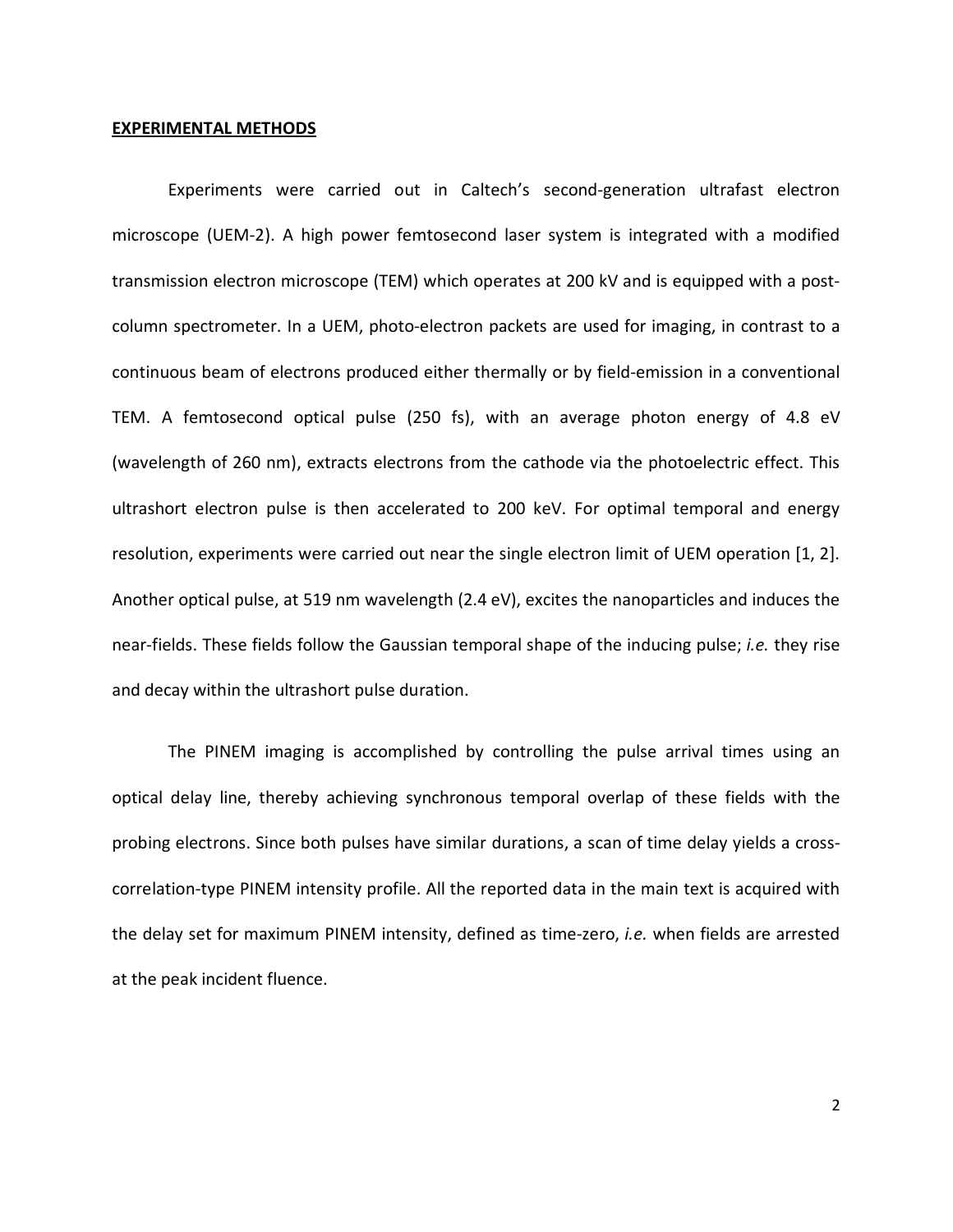The laser system, which has variable repetition rates, operated at 400 KHz, and the green beam was focused to a spot size on the specimen measured accurately, by a newly designed apparatus to be described elsewhere (J.S. Baskin & A.H. Zewail), to be 35  $\mu m$  in diameter, resulting in a peak pulse fluence ranging from 2.1 to 3.9 mJ/cm<sup>2</sup>. These values correspond to peak electric fields of  $2.3 \cdot 10^6$  V/cm and  $3.2 \cdot 10^6$  V/cm, respectively (using the above-mentioned pulse duration). The linear polarization of the green laser was controlled with a half-wave plate outside the microscope.

The PINEM images were obtained by analyzing the scattered electrons with the GIF spectrometer. An energy selecting slit, 10 eV wide, was placed at the energy gain side of the zero-loss-peak in order to filter only those electrons that have gained energy. The slit was centered at +6 eV, selecting electrons with energies between +1 eV and +11 eV. This window corresponds to  $\sim$  4 peak orders (10/2.4 = 4.1) which is sufficient to capture essentially all of the inelastically scattered electrons at the peak electric fields employed. To minimize the effects of sample drift and to increase signal-to-noise ratio, the measurement protocol consisted of acquiring between 12 and 20 images with 20 seconds acquisition time for each image. These data were then digitally averaged after correcting for the sample drift. No further image processing was applied and the results are displayed in the paper. For both PINEM and UEM images, an objective aperture was used in order to minimize the spurious effects that may have resulted from the diffracted beams.

The silver nanoparticle sample was prepared by pipetting a commercially available 100 nm particle solution from *nanoComposix* onto a graphene/graphite sample purchased from

3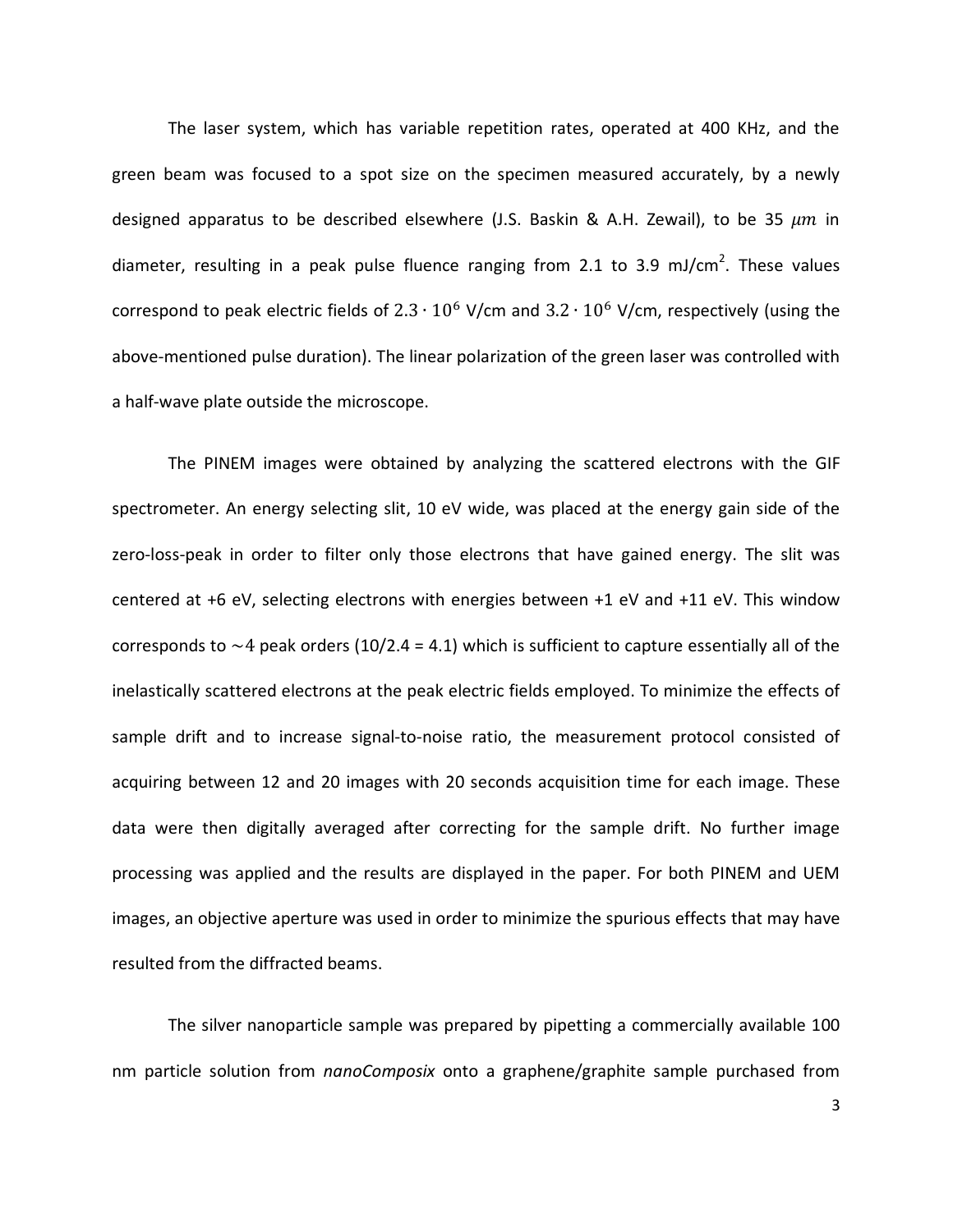*Graphene Supermarket*. After letting the sample dry in open air, it was directly transferred to the electron microscope. Before the measurements, the sample was treated with the green laser at high powers (10 mJ/cm<sup>2</sup> pulse fluence) for one minute. This process heated up the particles and caused them to acquire more spherical shapes, where facets were generally not observed.

#### **DIFFRACTION CONTRAST OF THE PARTICLES**

Besides the inelastic scattering of ultrafast electrons with the near-fields, the diffraction of electrons by crystalline nanoparticles could contribute to the contrast of the particles themselves. Although this contrast is irrelevant for the void-channel region, it is the primary reason for the relatively lower intensities seen on the particles. As the ultrafast electrons interact with the lattice of a crystalline material, they undergo elastic Bragg scattering that deflects the electrons out of the range of the objective aperture. This process decreases the number of electrons in the primary beam and, therefore, nanoparticles appear darker in the bright field UEM images. The same process is operative in PINEM images, but scattering from the dipolar fields at the top and bottom half-planes of the particle also occurs, causing in Figure 1A,B, for example the straight low intensity feature that crosses the particle from the joining point (zero-charge point) of the void-channel to the opposite edge (mapped with light blue color in PINEM images shown). This indicates that the image intensities inside the particles' boundaries are composed of diffraction and PINEM contrast.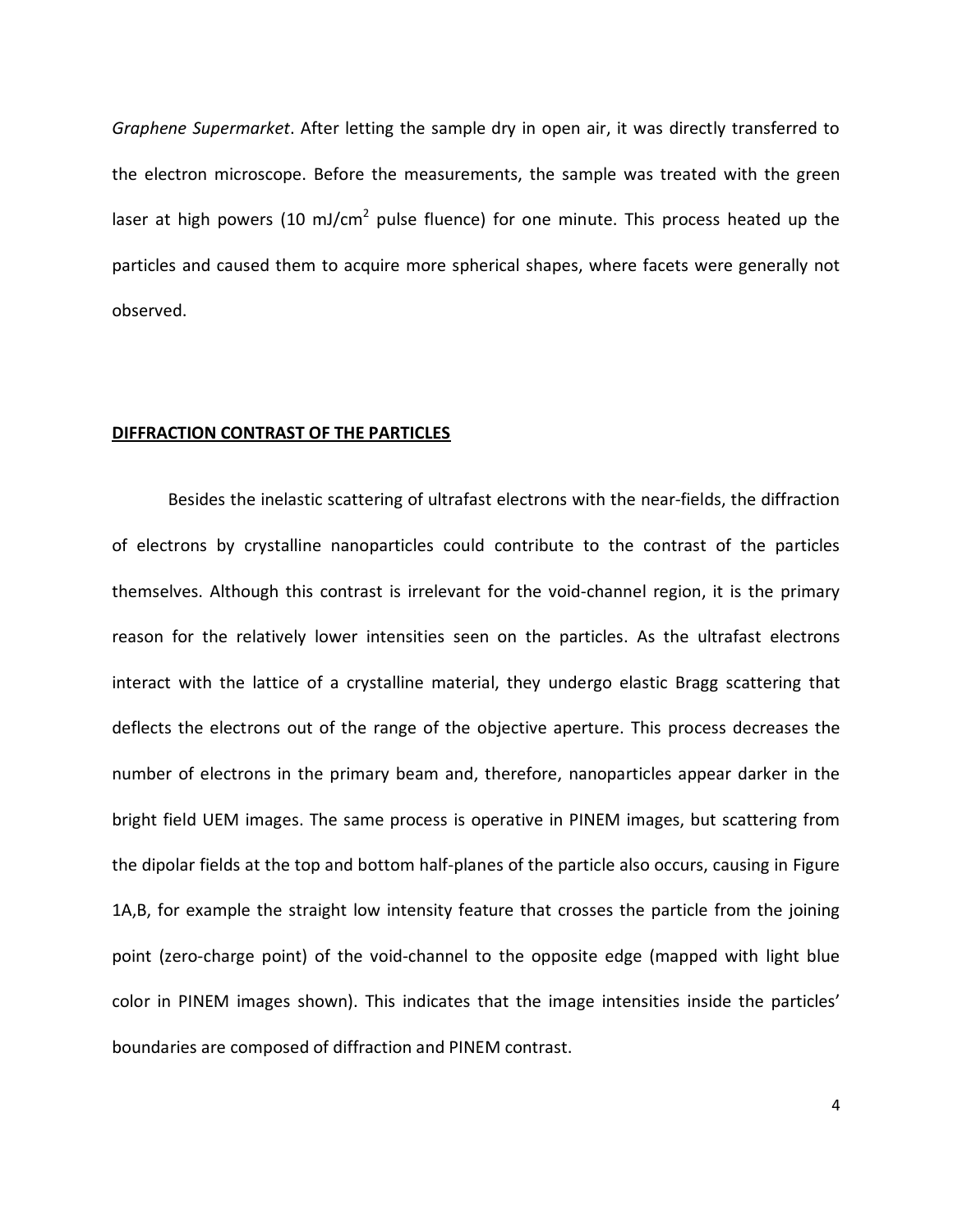The fraction of the incident electrons undergoing diffraction will generally depend on the particle orientation and thickness, on the extinction coefficient of the diffracting crystalline planes, and on the size of the objective aperture. Nevertheless, this fraction can be experimentally measured using bright field images, such as those shown in Figure 1. For instance, the particle pair in the inset of Figure 1A transmits 20% (left particle) and 6% (right particle) of the incoming electrons. As a result, it is expected that the left particle will show more field contrast in the PINEM image than the right particle. Indeed, this is what is experimentally observed in Figure 1A where the straight feature in the inside of the left particle is more visible than the one in right. The particles in Figure 1B transmit 15% of the incoming electrons and, hence, their contrast is similar to that of the left particle in Figure 1A.